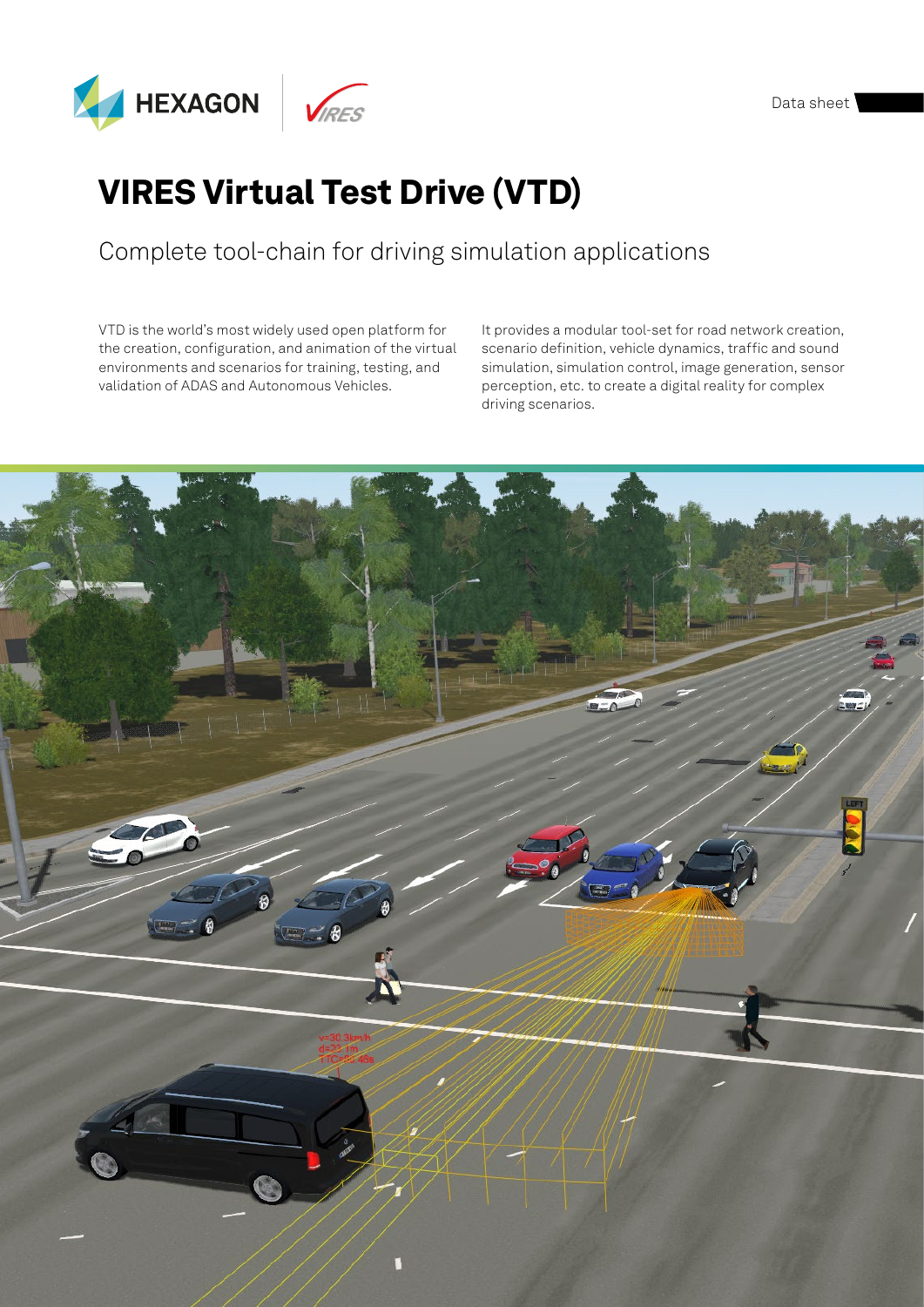# VIRES Virtual Test Drive (VTD)

VTD is a software package with over twenty years of existence in the market, and it is in service at numerous installations in the automotive, aerospace, and railroad industry worldwide, with applications in mining, and farming. It can be used in MiL, SiL, HiL, DiL, and ViL applications.

VTD's Road Designer (ROD) is an interactive road network editor, which is/can be used as the basis for 3D world creation. It consists of extensive libraries of 3D objects and textures representing different countries, for the creation of either complete databases or elemental building blocks (socalled 'tiles').

Recent advances in VTD have allowed it to do massive scaling of scenarios on the Cloud, thus helping in 'edge case' detection. This is done by analyzing millions of scenarios with thousands of parallel processes allowing for billions of virtual test miles to be done faster than real-time simulation, enabling an increased speed of deployment for ADAS and AD systems.

## **VTD helped define and uses open standard files from**

## **OpenDRIVE, OpenCRG, and OpenSCENARIO:**

- OpenDRIVE is the leading global open format and the de-facto standard for the description of road networks in driving simulation applications.
- OpenCRG is the leading open-source data format and tool-suite for the creation, management, and evaluation of detailed road surfaces.
- OpenSCENARIO is the state-of-the-art open format for the definition of dynamic behavior in simulated road networks

## Applications

## **Vehicle Control**

• VTD generates annotated object lists as input of your ADAS / AD control algorithms

## **Perception**

• VTD generates raw sensor data (Camera, LiDAR, RADAR, etc.), which is processed in the system under test

## **Headlighting**

• Simulation of the effects of intelligent headlights on the environment

## **Driver Training**

• Drivers are exposed to challenging driving situations or made familiar with the effects of ADAS on vehicle behavior

## **Training Data Generation for AI System**

• VTD generates raw sensor data (images, point clouds, etc.) and associated ground truth information and records both in data sets

## **Vehicle Test Benches**

• VTD is used in co-simulation with the HiL system and provides the sensor inputs from the virtual environment

## **Capabilities**

## **Sensors**

- Simplified perfect sensors that provide object list while high fidelity sensors provide raw data like images and point clouds
- SDK for customization of sensor models

## **Pedestrian**

- The capability of deterministic behavior of pedestrians on a defined path
- Pedestrians moving in more significant numbers autonomously in the road network while interacting and avoiding collision with other pedestrians and obstacles
- Possibility to edit the gesture and gaze of pedestrians

## **Scenarios**

• Simulations from simple maneuvers to complex urban situations with 200+ participants

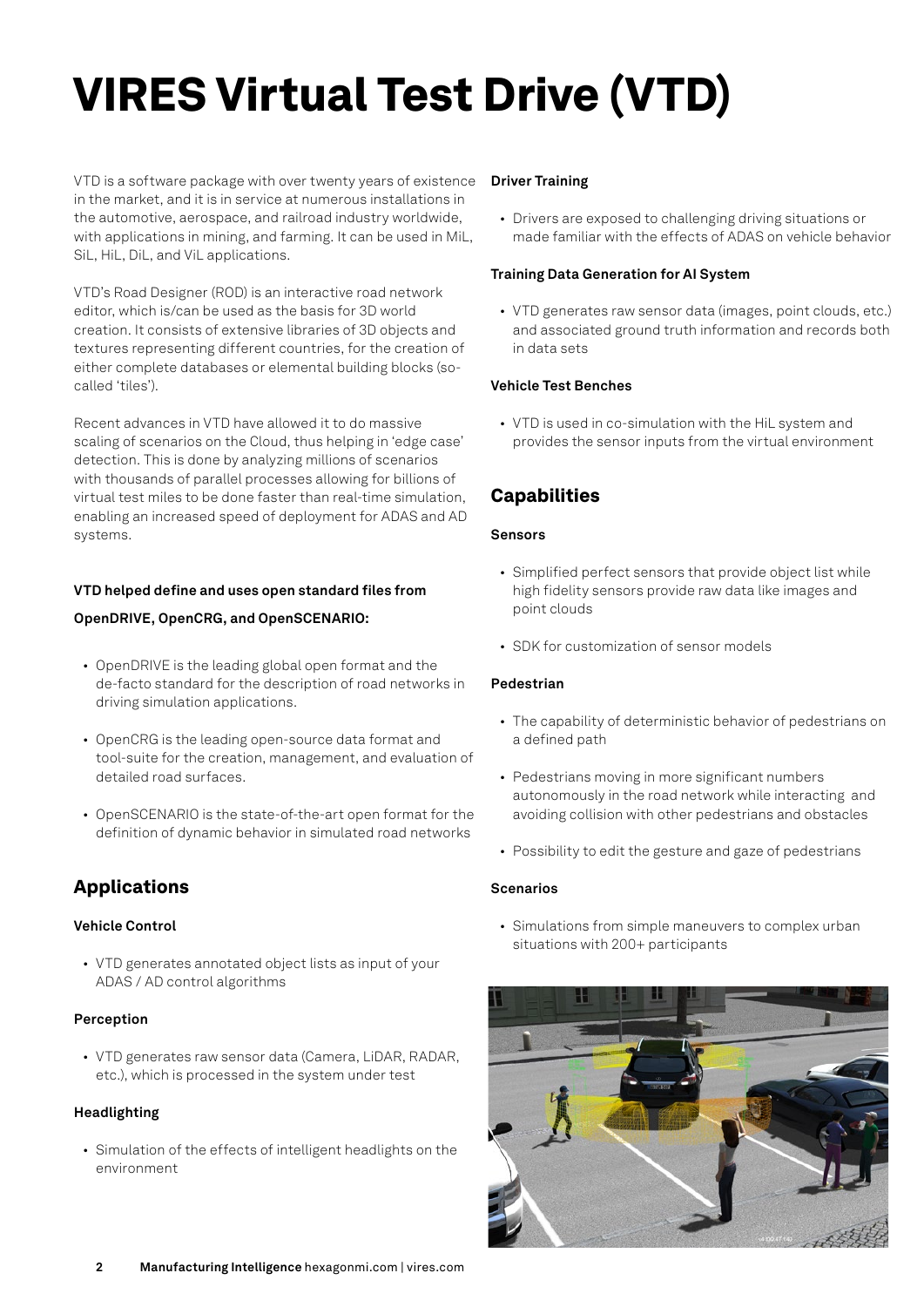

#### VIRES Virtual Test Drive

- Scenarios may be retrieved from real-world measurements or are completely artificial
- Simple user interface for scenario creation with VTD's Scenario Editor

### **Vehicle Model**

- Model development with "to the scale" with a precision of millimeters deflections for all modes of transport ranging from Scooters to trains and helicopters
- Capabilities to build the models from a photograph with a minor offset

## **Vehicle Dynamics**

- Different level of vehicle dynamics fidelity within VTD like bicycle model, 5 Mass Model and co-simulation with multi-physics vehicle dynamics model like Adams
- Possibility to connect with external vehicle dynamics

## **Weather**

• Variations of time-of-day, clouds, visibility, precipitation

#### **Traffic Model**

• Simulation of independent, intelligent agents that each can act either autonomously or in deterministic mode

## **Massive Scaling**

• Analysis of thousands of scenarios in parallel to detect edge cases

#### **Benefits of VTD**

- Native support for OpenDRIVE®, OpenCRG®, and OpenSCENARIO<sup>®</sup>
- Extremely modular and scalable via its network interfaces
- Can be integrated on any platforms (MiL, SiL, DiL, ViL, HiL)
- Contains accurate sensor models (object-list based and physics-based); customizable via SDK
- Generates high-quality images (PBR technology); customizable via SDK
- Contains various libraries of 3D models and country-specific signs/signals databases
- Enables the simulation of complex traffic situations
- Easy data monitoring and injection in realtime through GUI or command lines
- Operable from a single computer up to a full-scale HPC environment
- Couple to other Hexagon AB solutions like Adams Real Time for accurate sensor modeling in vehicle dynamics
- Takes data from Hexagon's Leica Geosystems LiDAR
- Edge case detection among a thousand scenarios and Cloud base support